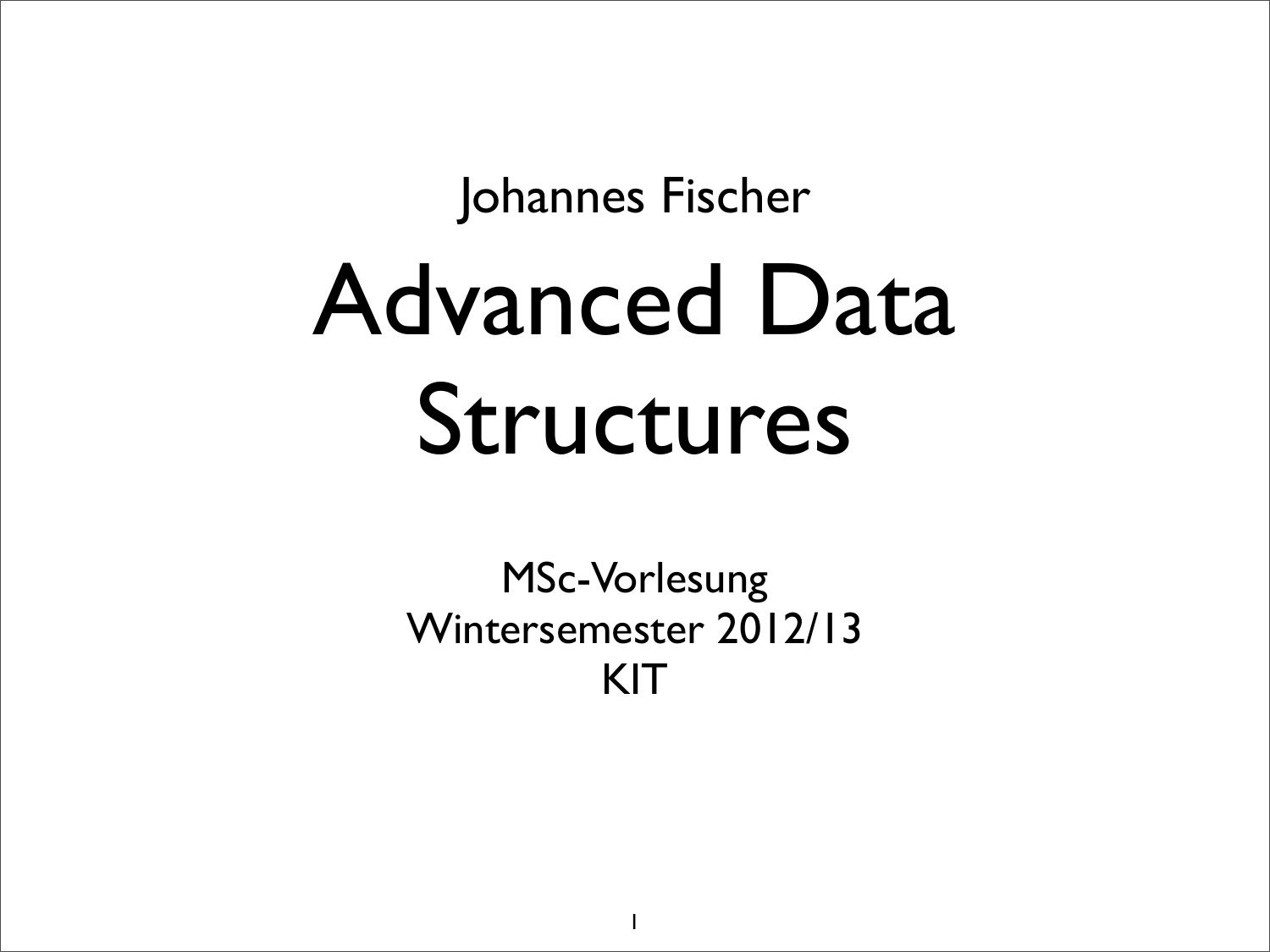### Preliminaries

- 5 ECTS
- lectures in German, slides etc. in English
- prequisites:
	- Algorithmen II
	- interest in discrete, combinatorial problems
- ~14 lectures (NOT 27.12.12/03.01.13)
- oral exam (20-25 mins)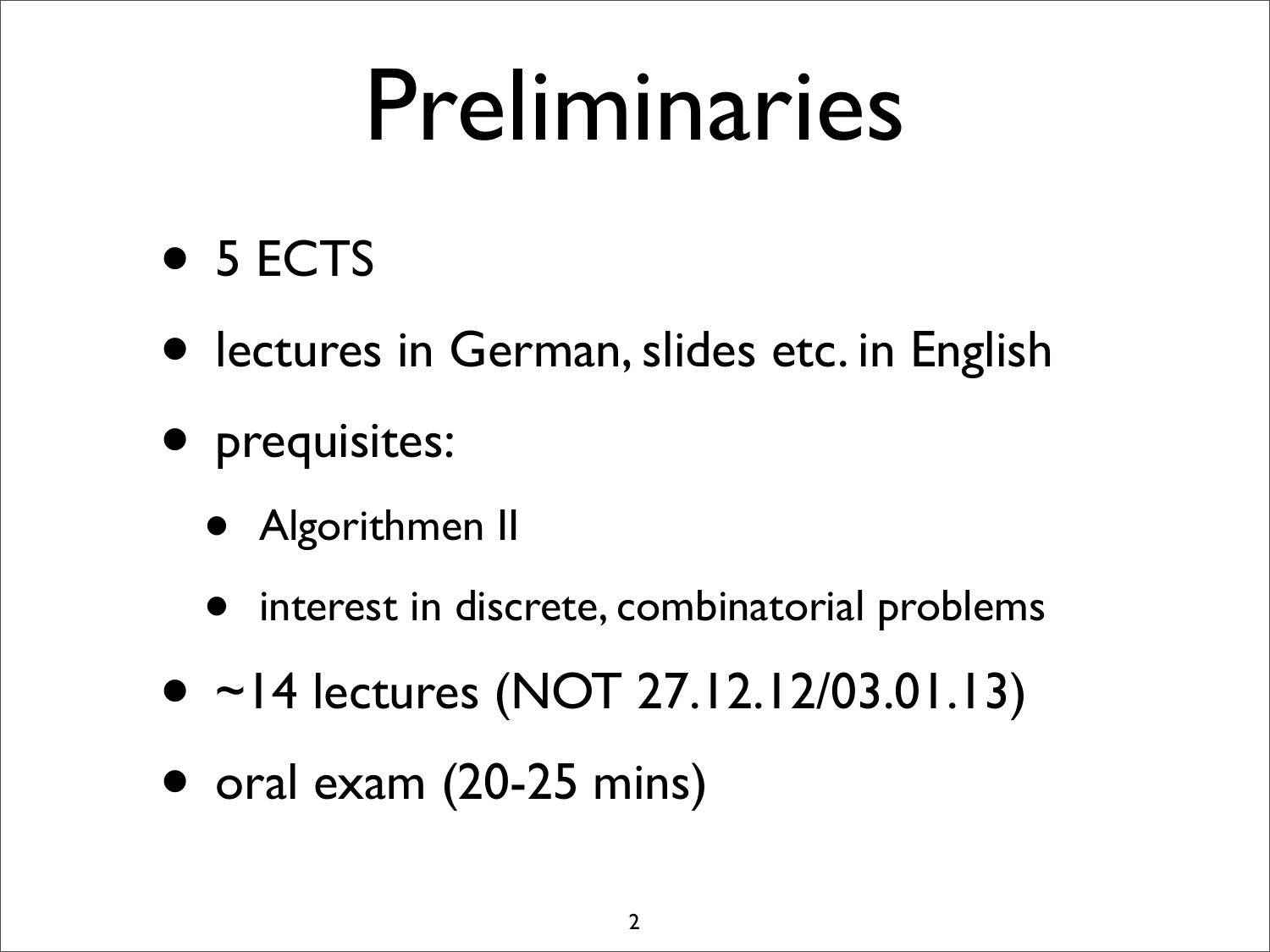#### Preliminaries

- course homepage: [http://algo2.iti.kit.edu/2056.php](http://algo2.iti.kit.edu/1909.php)
	- slides & script
	- additional course information
- [Johannes.Fischer@kit.edu](mailto:Johannes.Fischer@kit.edu) (room 207)
- office hours: Thursday 14-15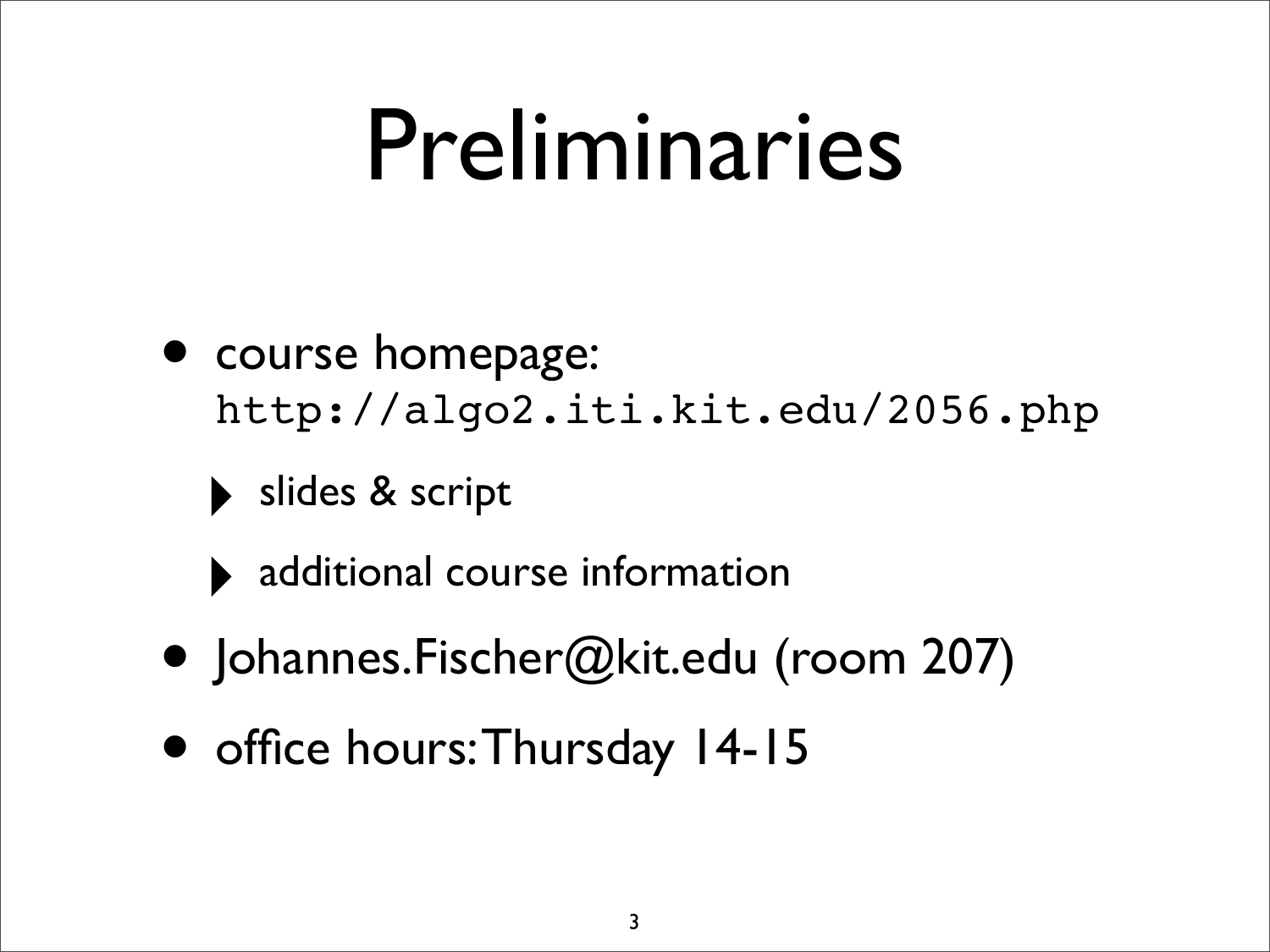## BADS'13

- write a **paper** on a data structure **not** covered in the lecture
	- I list of topics on course website
	- can be strengthened by experiments
- use  $LaTeX \Rightarrow learn to write scientifically$ 
	- ‣ vector graphics: ipe, xfig, ... (no bitmap!)
- website will provide style files, etc.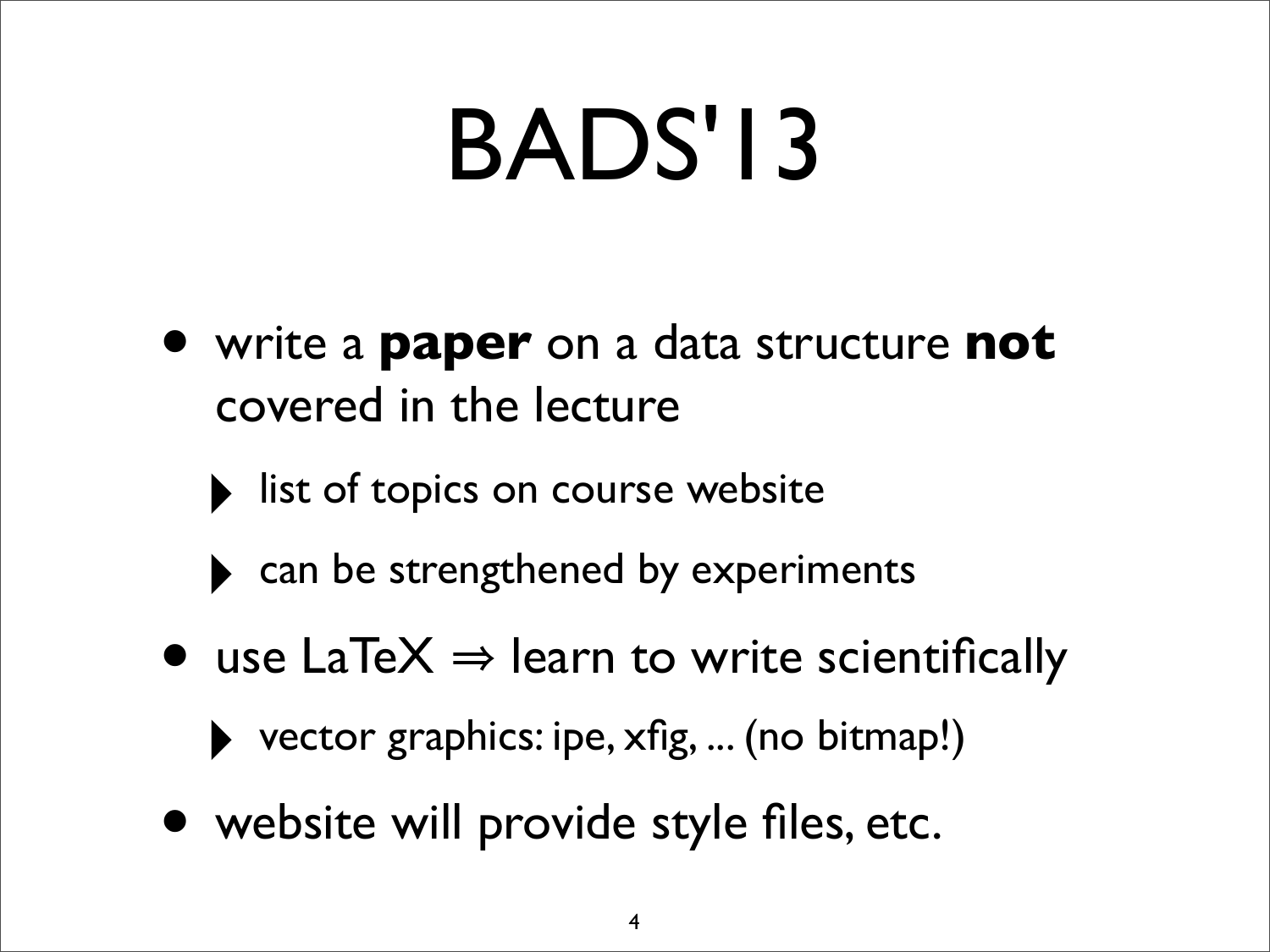## The Process

#### • as **author**:

‣ write paper (5-10 pages)

‣ submit to conference management system

• as member of **program committee**:

20%

10%

10%

- ‣ blind peer reviews & ranking (~2 weeks)
- back to author role:
	- $\rightarrow$  submit final version  $\leq$  proceedings
	- ‣ symposium: 20 min oral presentation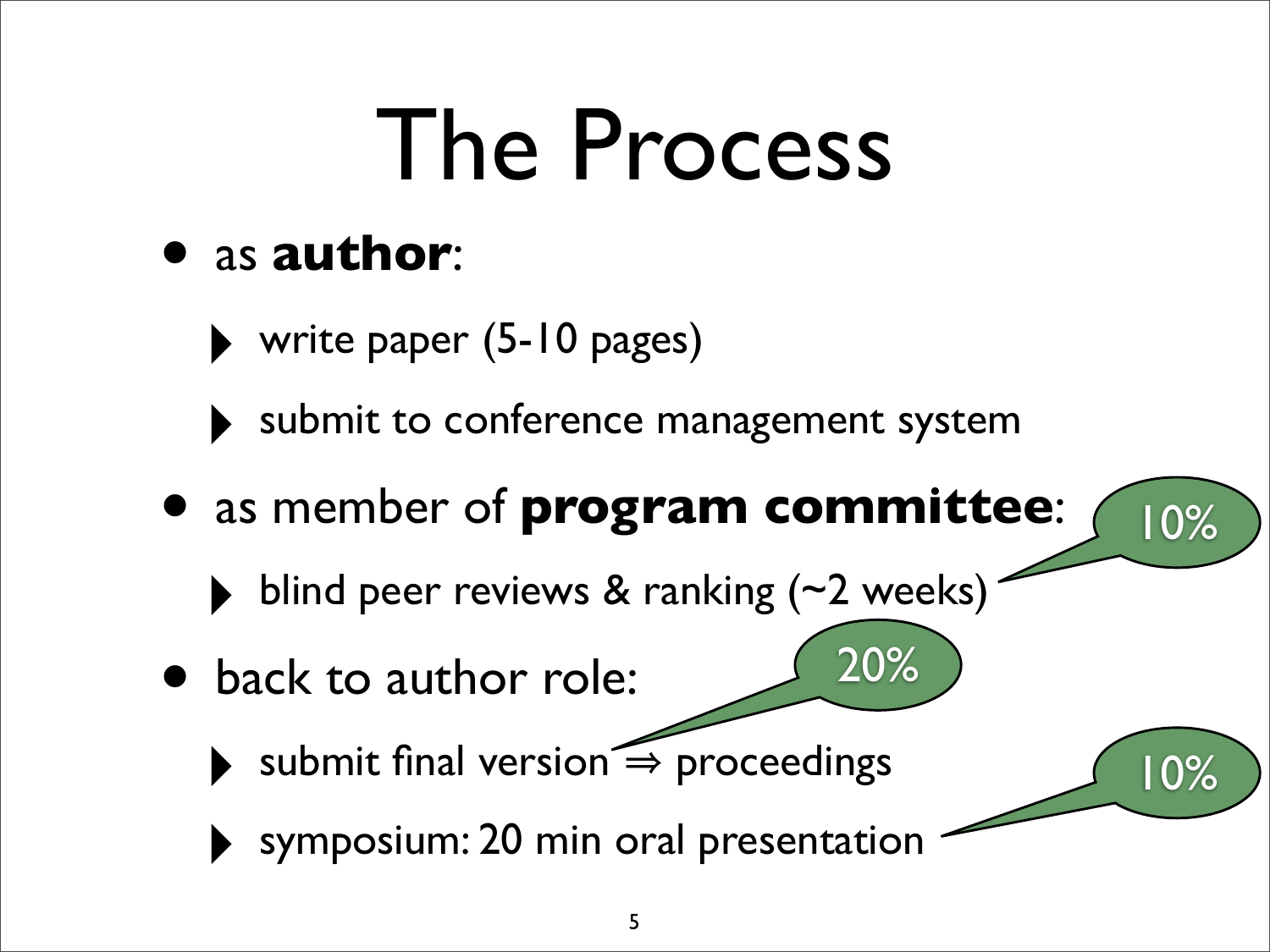## What is a data structure?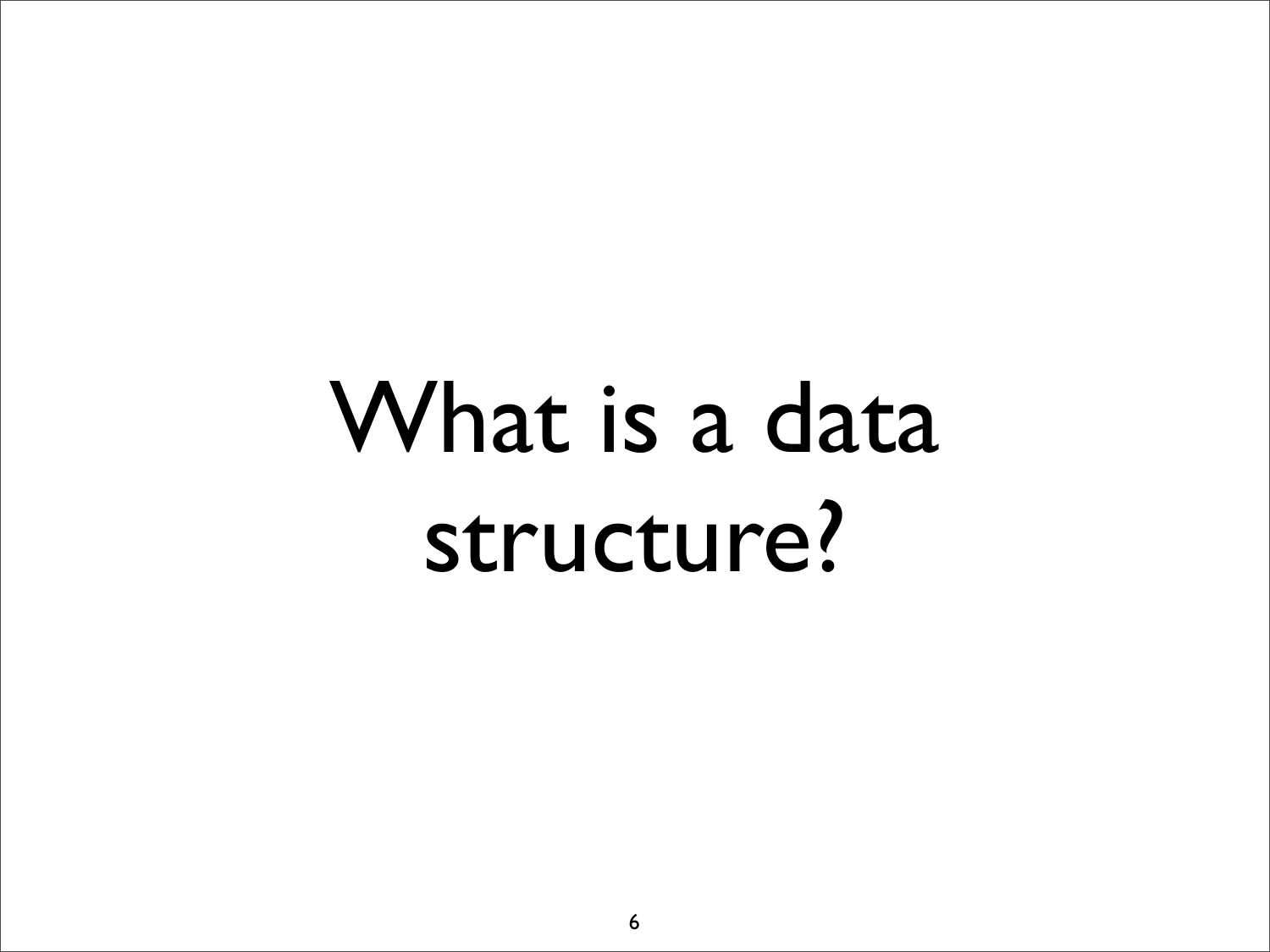# What is a Data Structure?

A **Data Structure** specifies how to encode data from some Data Type so as to support the operators specified by a given Abstract Data Type.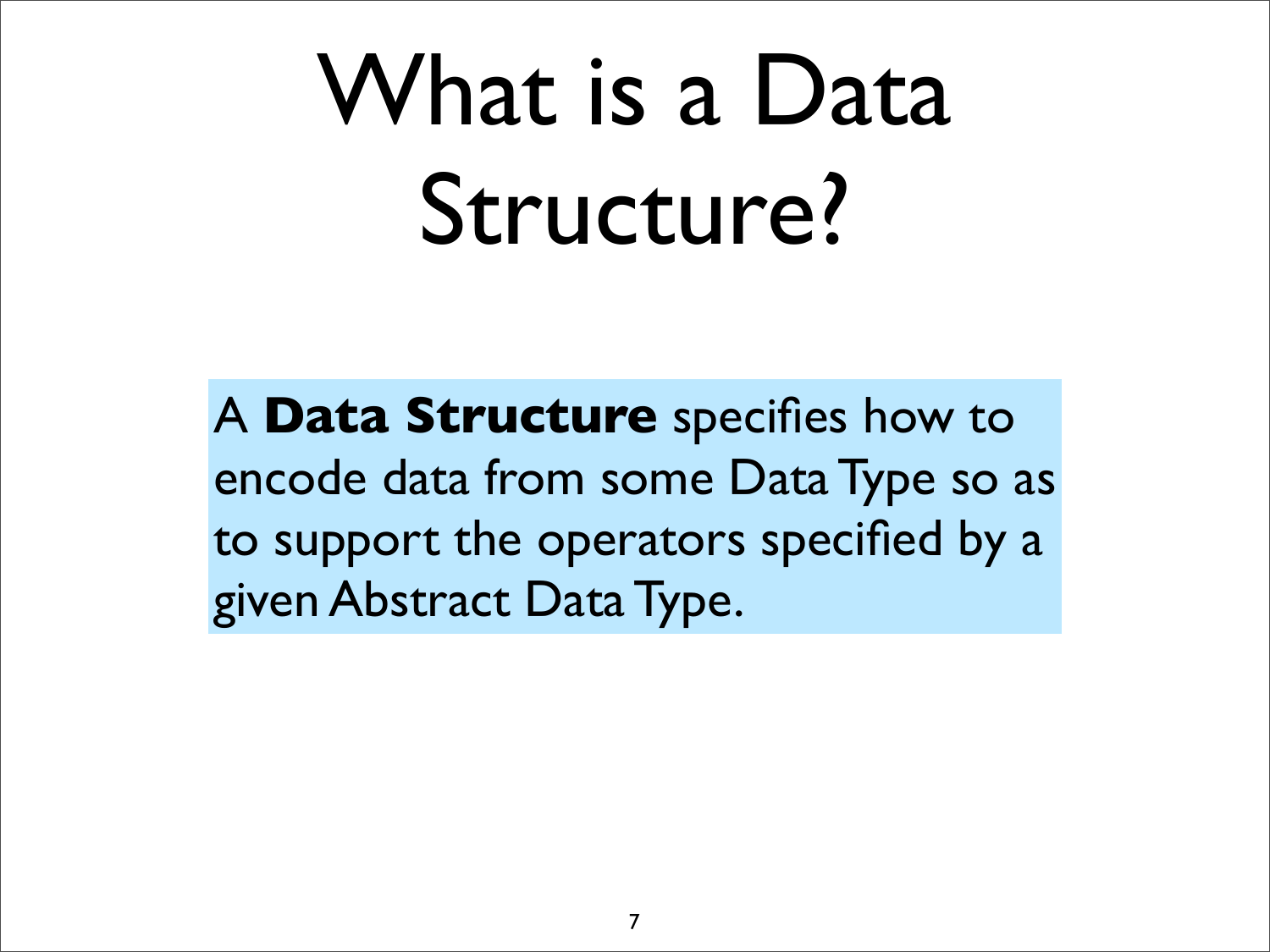# Example: Permutations

- data type: **permutation** <sup>π</sup> of [1,*n*]
- ADS operations:
	- accessπ(*i*): return π[*i*]
	- inverse $\pi(i)$ : return *i* such that  $\pi[i]=j$
- data structure: 2 arrays *A*[1,*n*], *A*-1[1,*n*]
	- $\arccos \pi(i) = A[i]$
	- inverse $\pi(i) = A^{-1}[i]$
- might be OK, might be not (e.g. dynamic??)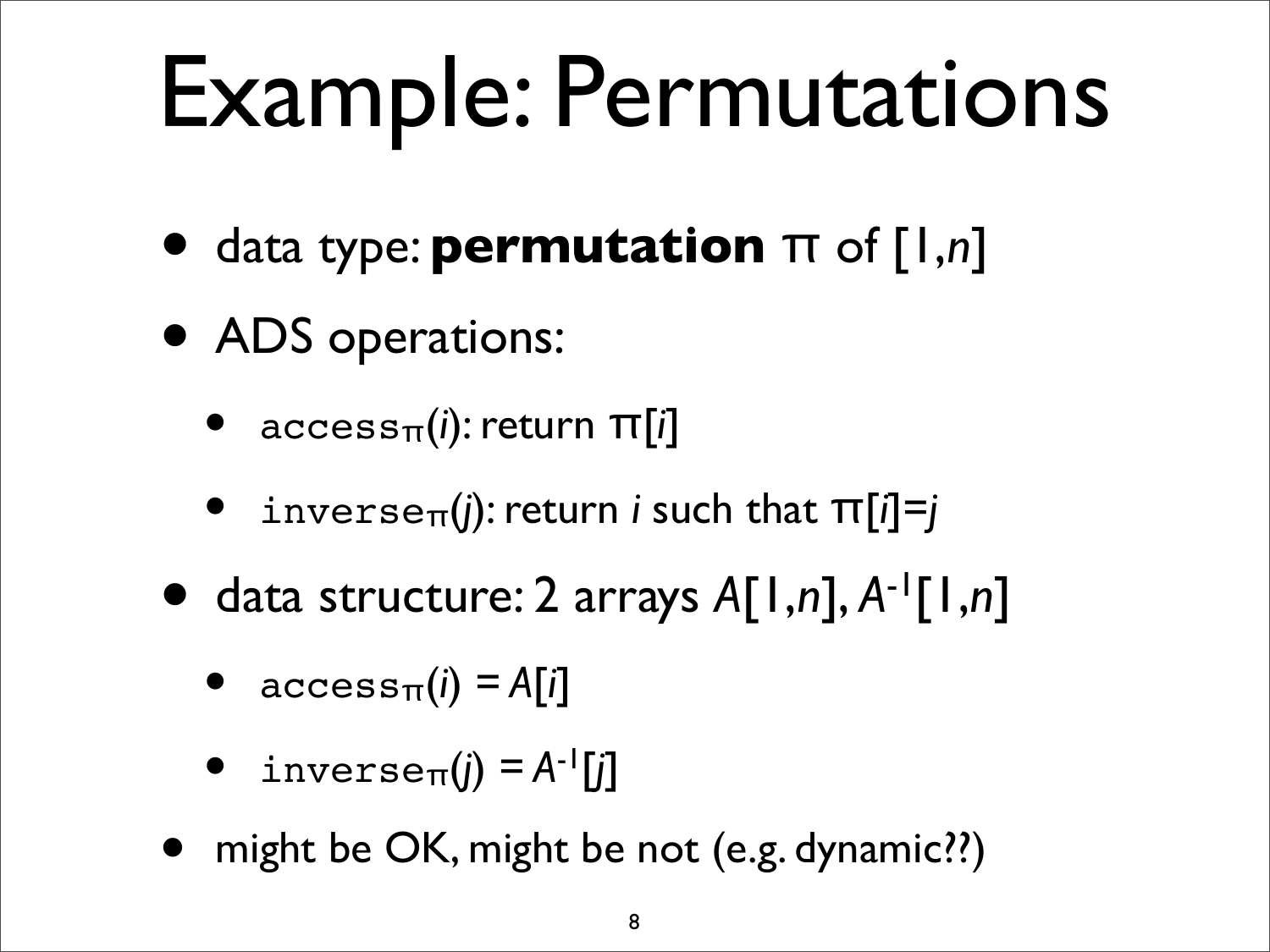# Extending Functionality

- have: DS **D** for ADT **<sup>T</sup>**
	- ‣ e.g. permutations with access/inverse
- want: DS **D'** for ADT **T'** with **T'** <sup>⊇</sup> **<sup>T</sup>**
	- ‣ e.g. perms with access/inverse **plus** inversionsπ(*i*) = |{*j*<*i* : π[*j*] > π[*i*]}|
- use **D** as black box: **D'** is called **index**
	- $\triangleright$  sublinear space possible:  $|\mathbf{D'}| = o(|\mathbf{D}|)$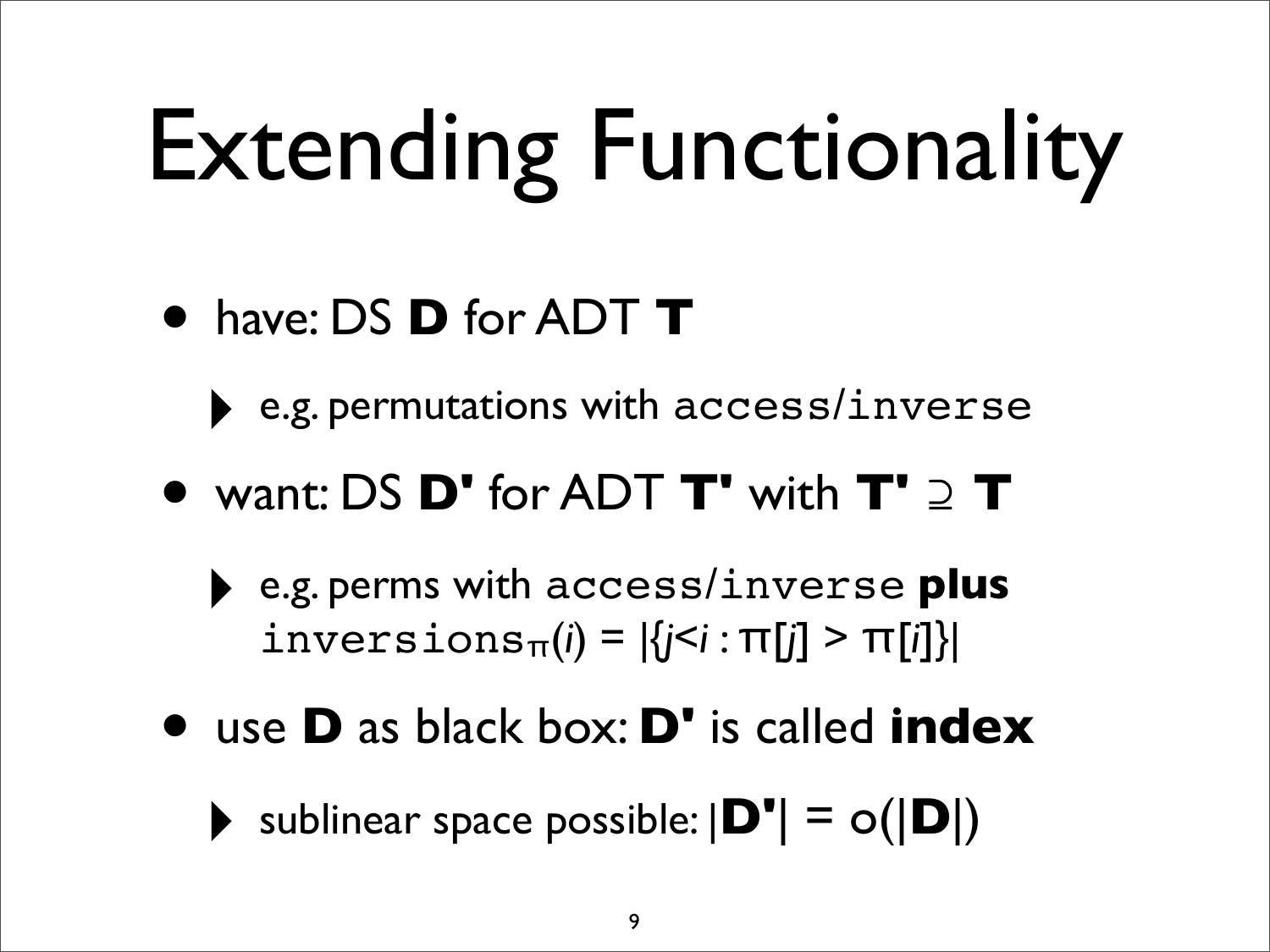# Implicit DS

- clever storage
	- ‣ functionality "for free"
	- e.g. heap:  $\text{parent}(x) = \left| \frac{x}{2} \right|$  $\overline{2}$  $\begin{array}{c} \hline \end{array}$



|  |  |  |  | 1 2 3 4 5 6 7 8 9 |
|--|--|--|--|-------------------|
|  |  |  |  | 153763498         |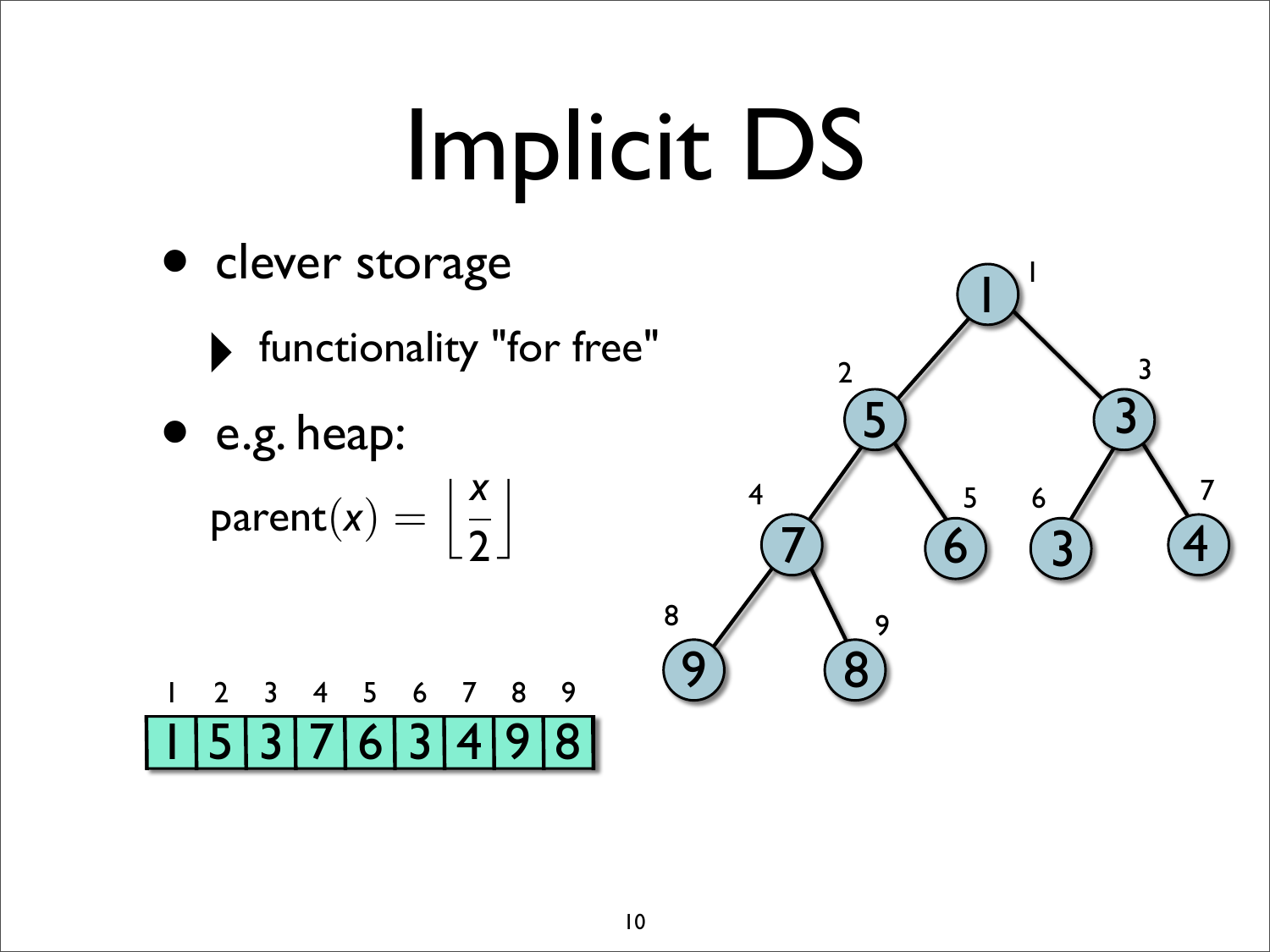## Course Contents

- hashing
- predecessor data structures
- integer sorting/ searching
- distance oracles
- tree labelings
- lowest common/ level ancestors
- range minimum queries
- succinct trees
- text indexing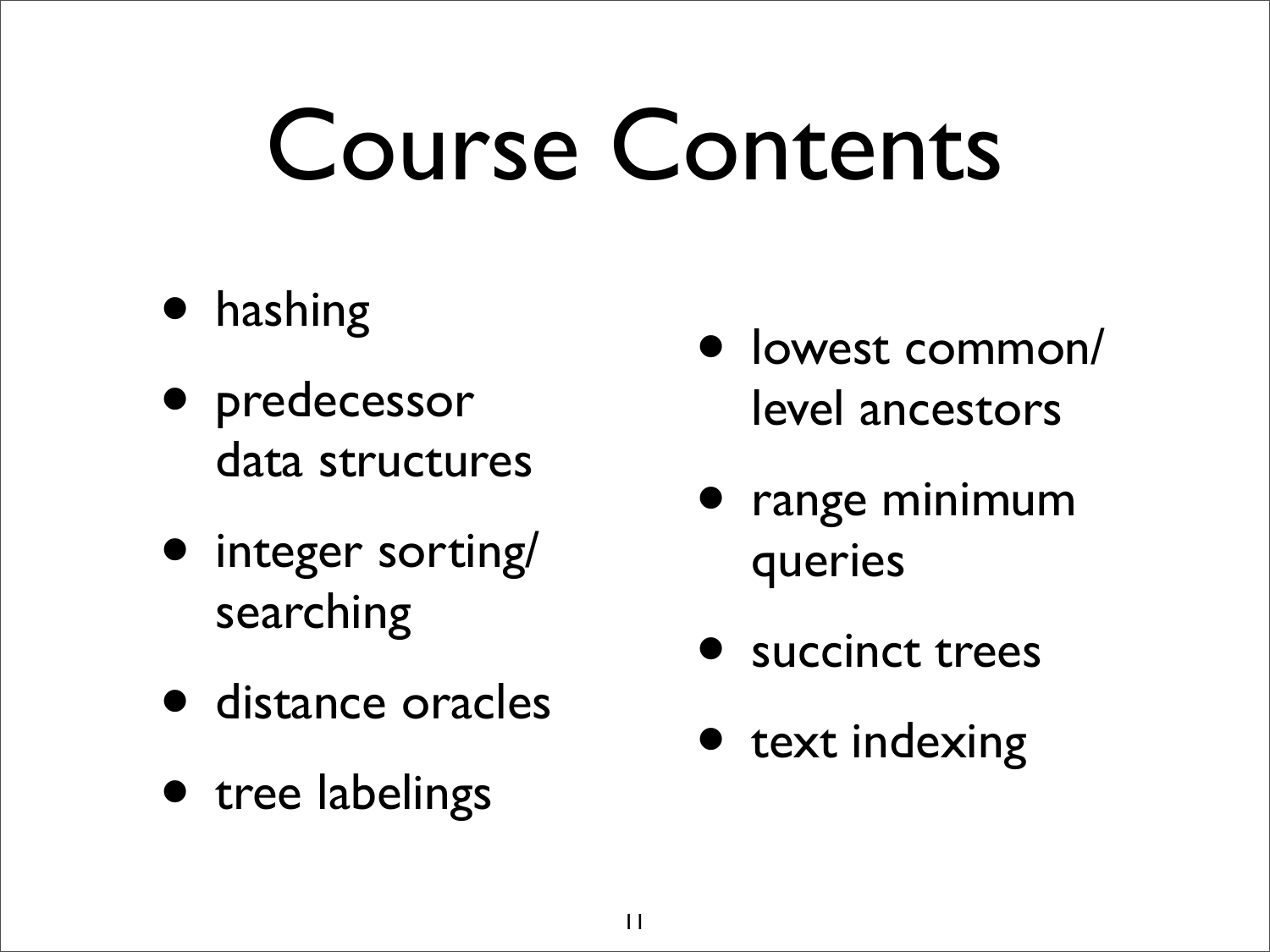# Hashing

- set *S* of *n* objects from a LARGE universe *<sup>U</sup>*
- query for membership (+satellite info)
- Use space O(*n*), not O(|*U*|)

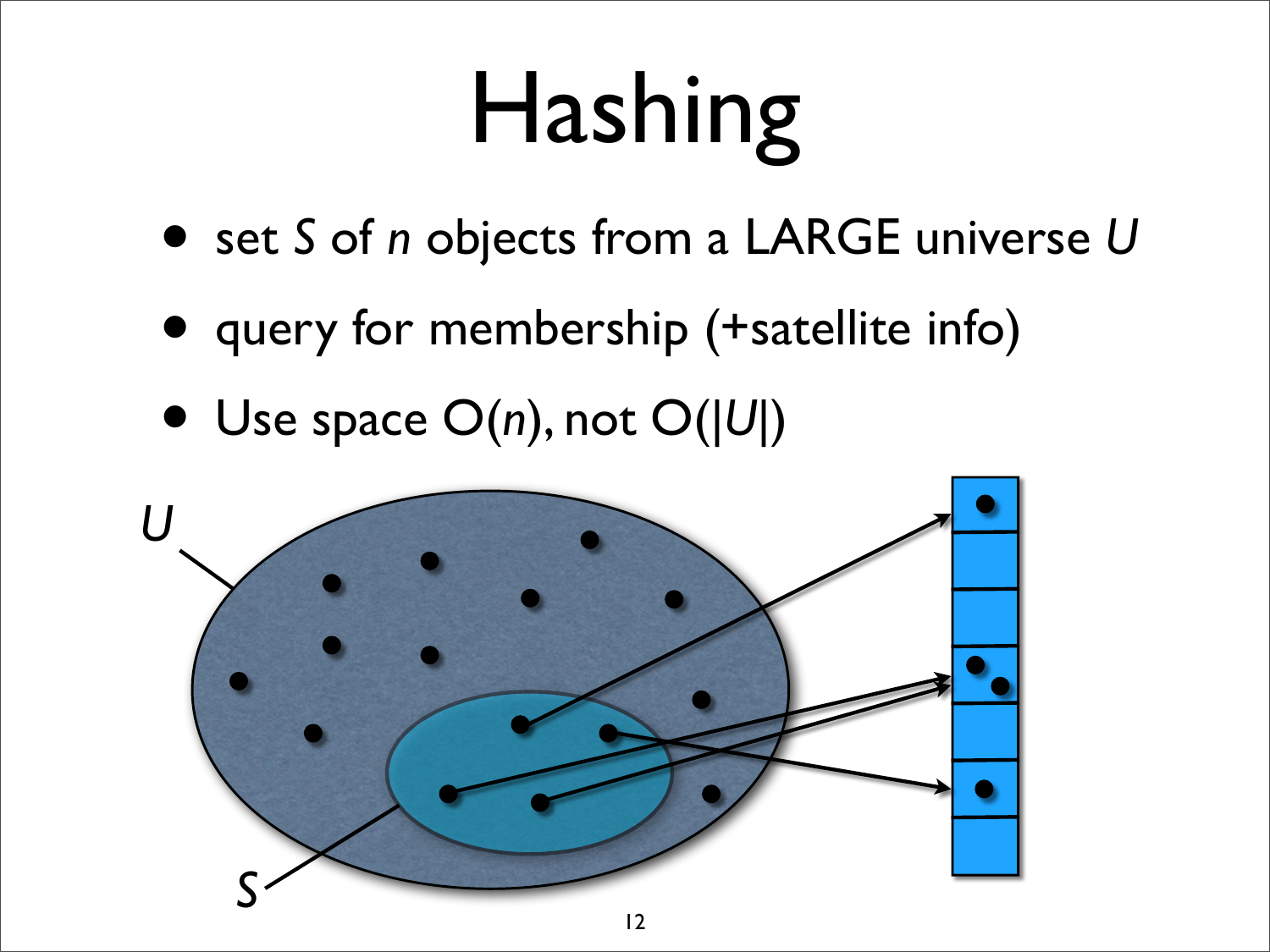# Hashing: lookup time

- chaining/linear probing: *O*(1) **expected** time
- cuckoo hashing: *O*(1) **worst case** time
- other operations *O*(1) amortized & expected

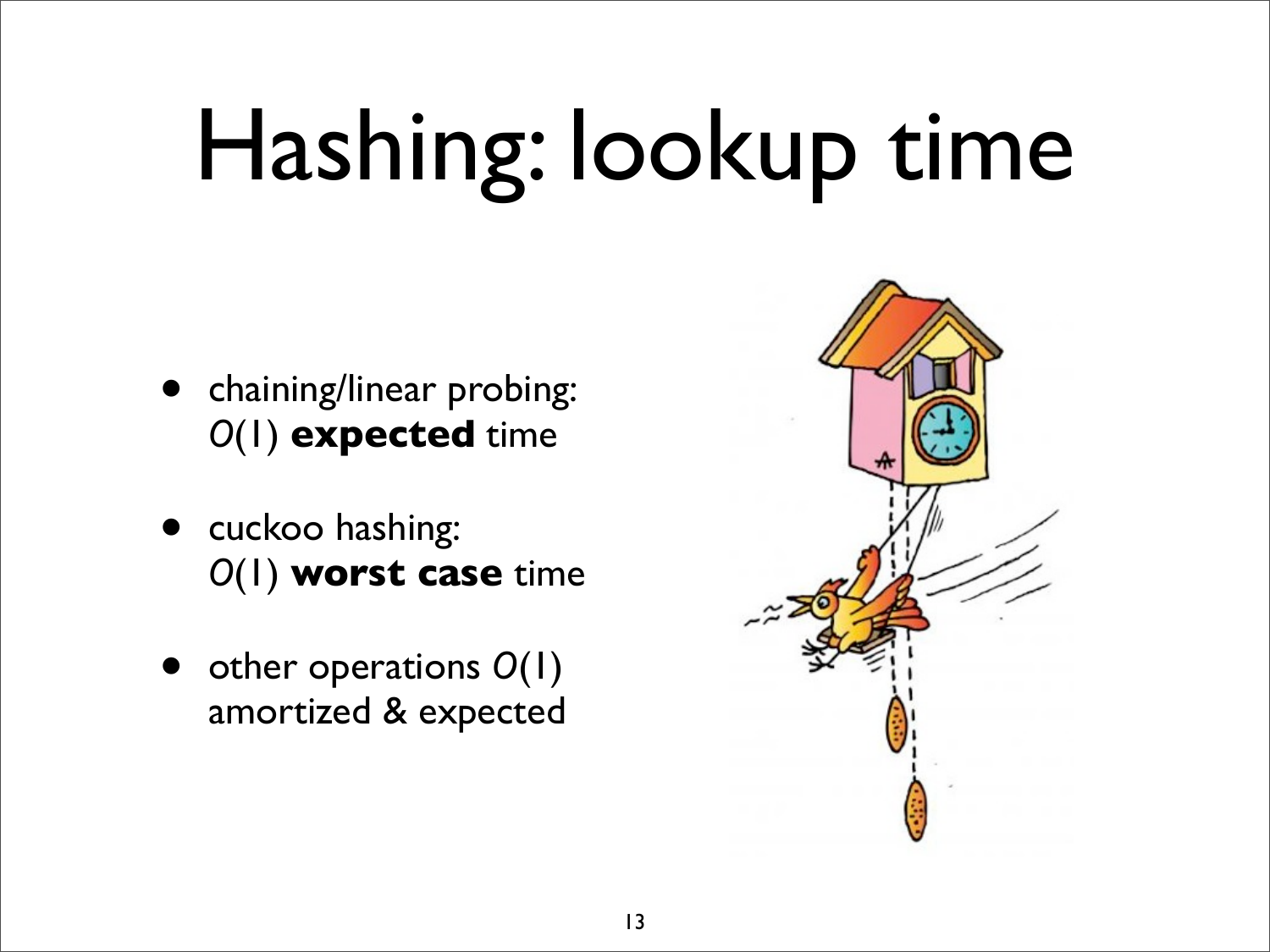## Predecessor Queries

- *<sup>S</sup>*: *n* objects from a SORTED universe *<sup>U</sup>*
- given  $x \in U$ , return max $\{y \le x : y \in S\}$
- fast if elements are integers: O(lglg *|U|*)

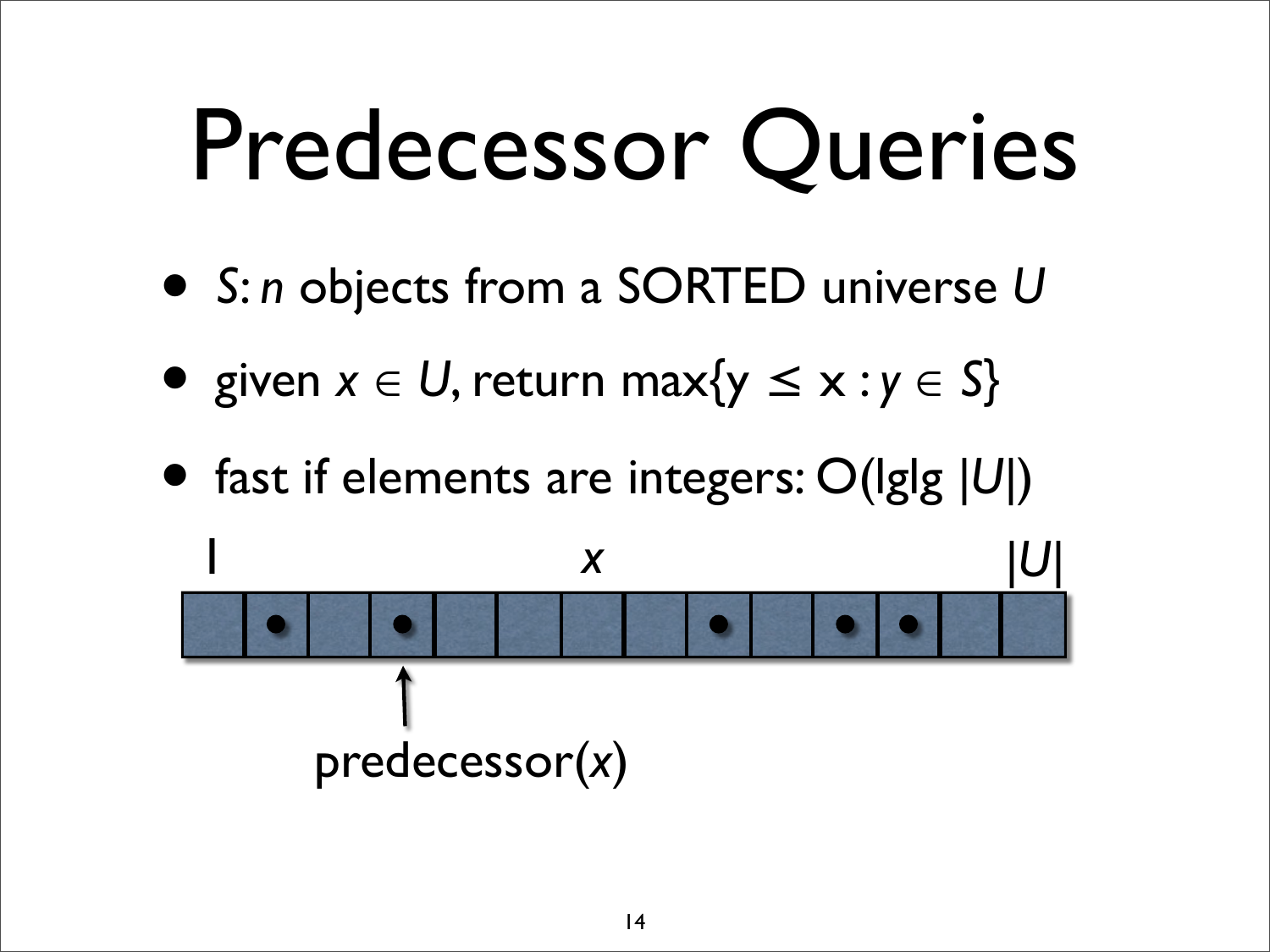# Integer Sorting

• sort *n* elements from a universe [0,2*<sup>w</sup>*-1]

‣ comparison based sorting: Θ(*n* lg *n*)

- counting sort:  $O(n + 2<sup>w</sup>)$
- with predecessor queries: *O*(*n* lg *w*)
- **signature sort**:
	- ‣ *<sup>O</sup>*(*n*) for *w* sufficiently large
	- ‣ *<sup>O</sup>*(*n* lglg *n*) for all *<sup>w</sup>*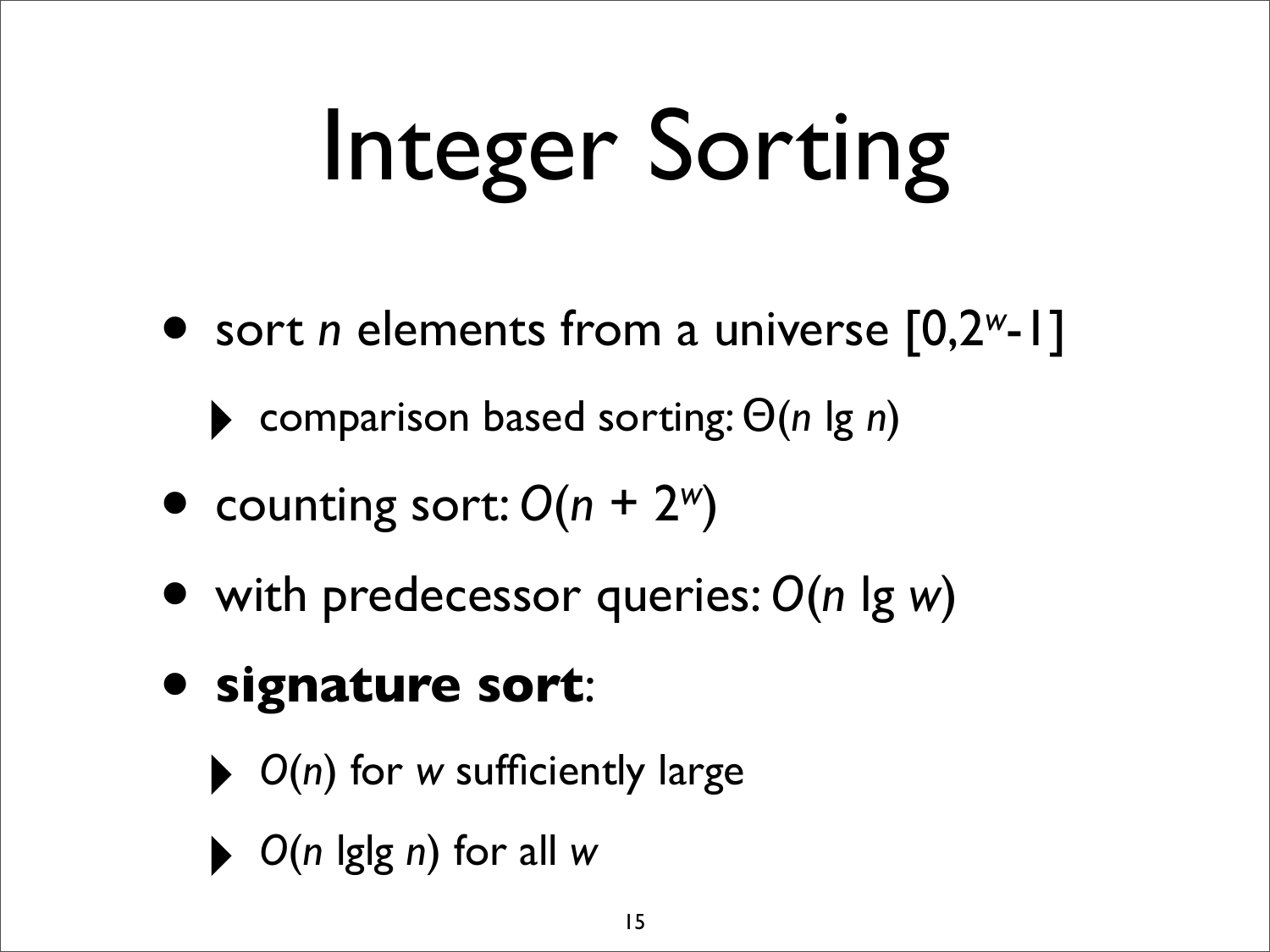#### Distance Oracles

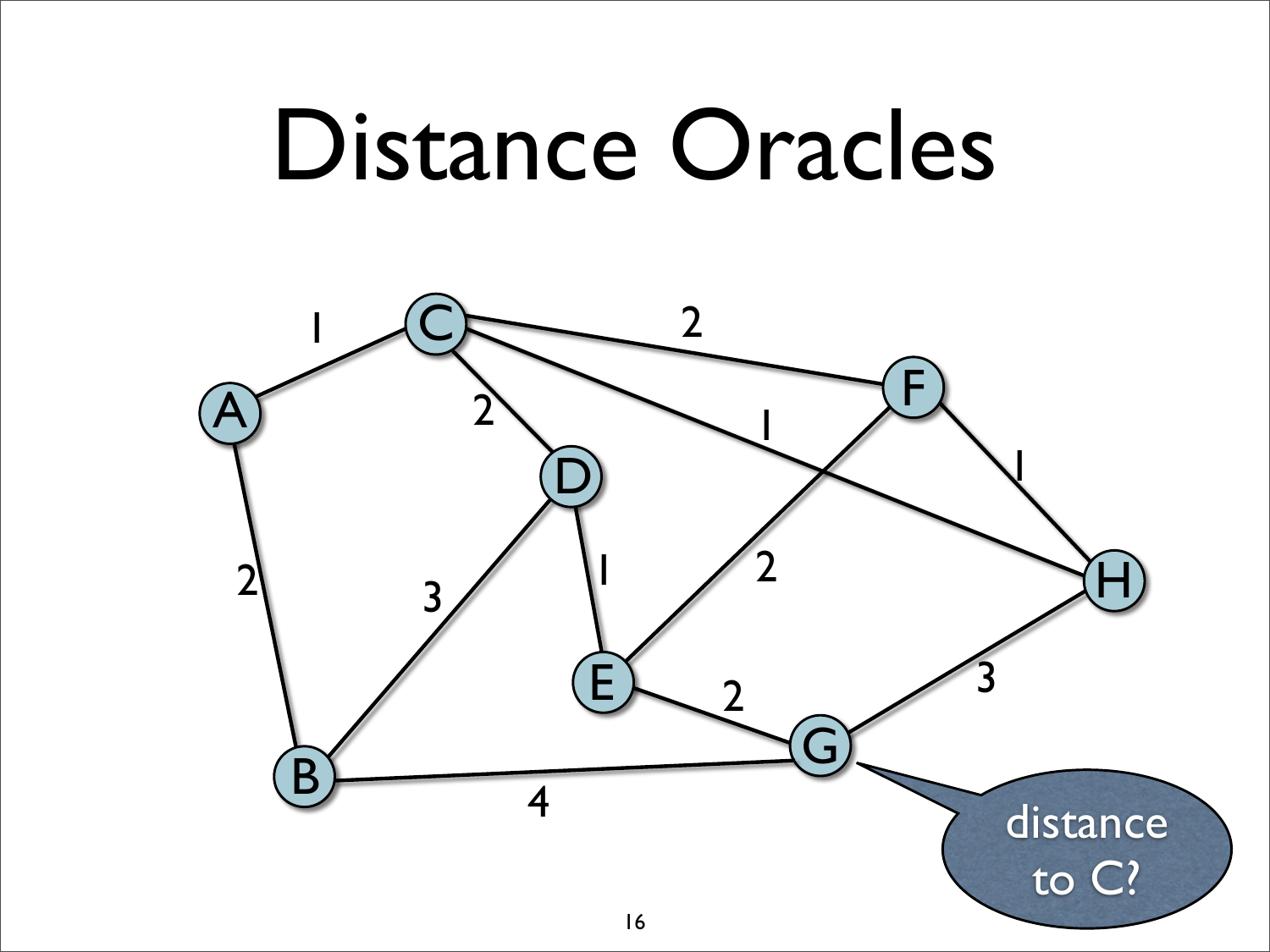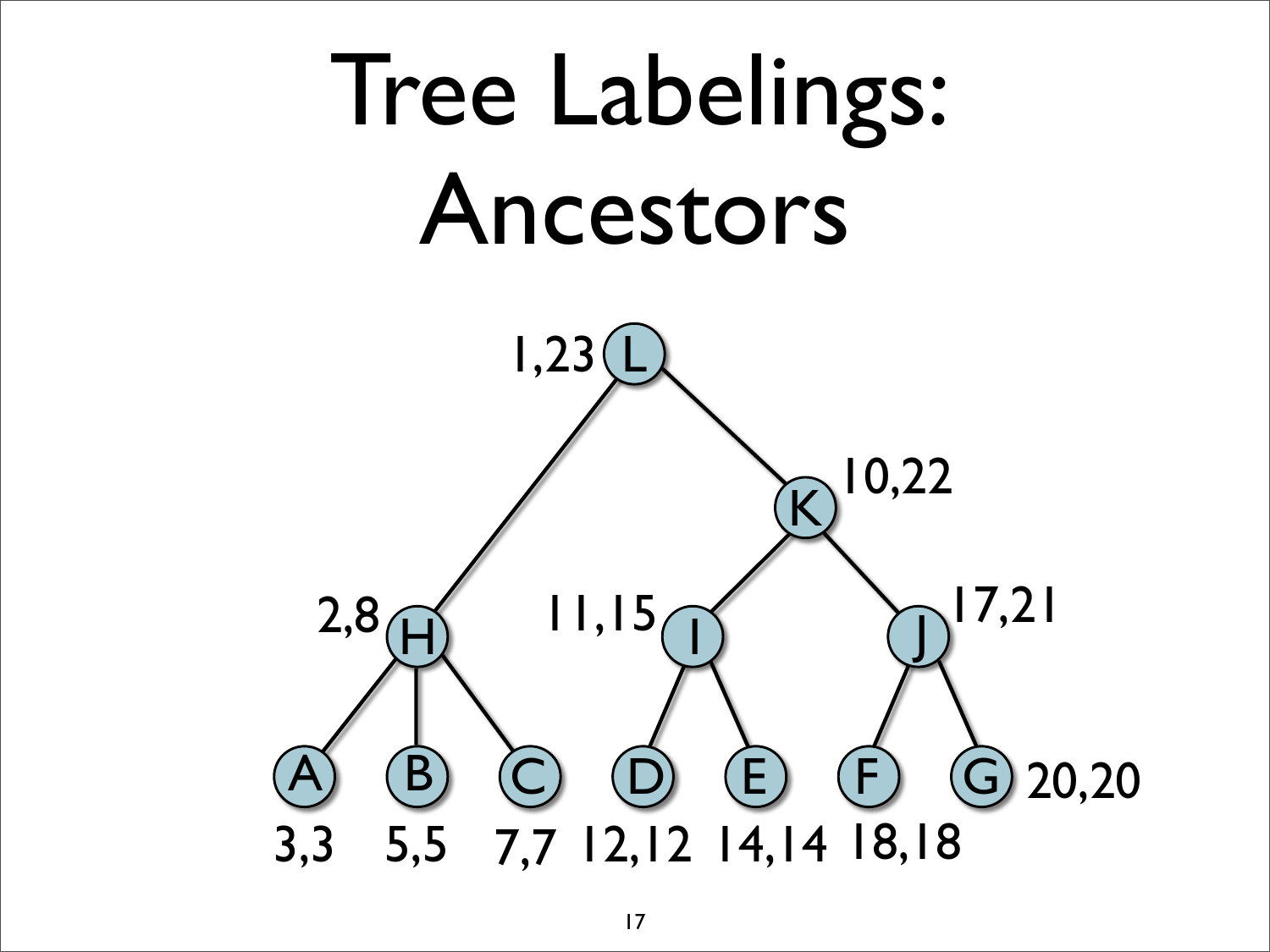## Lowest Common Ancestors

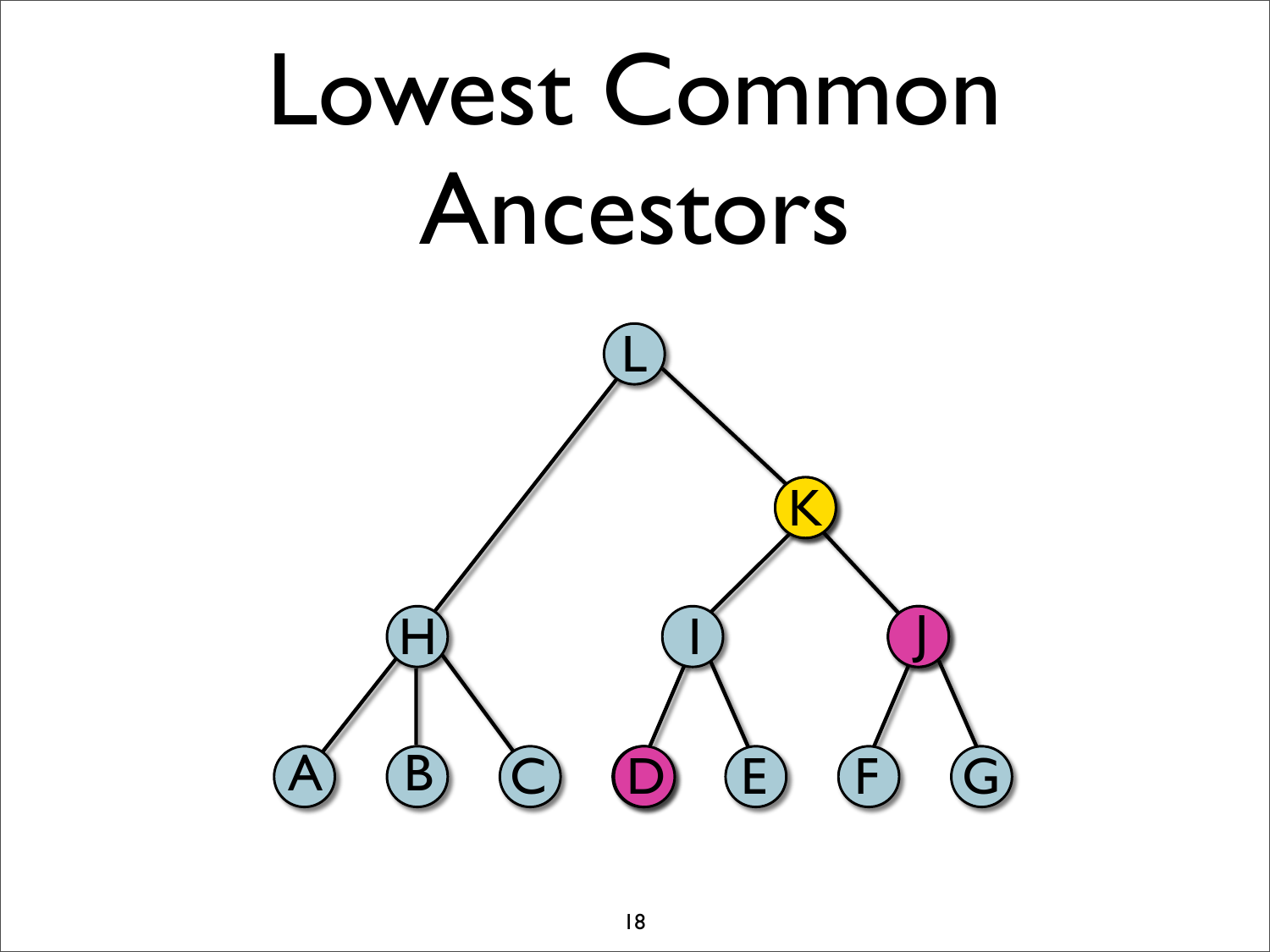#### Level Ancestors

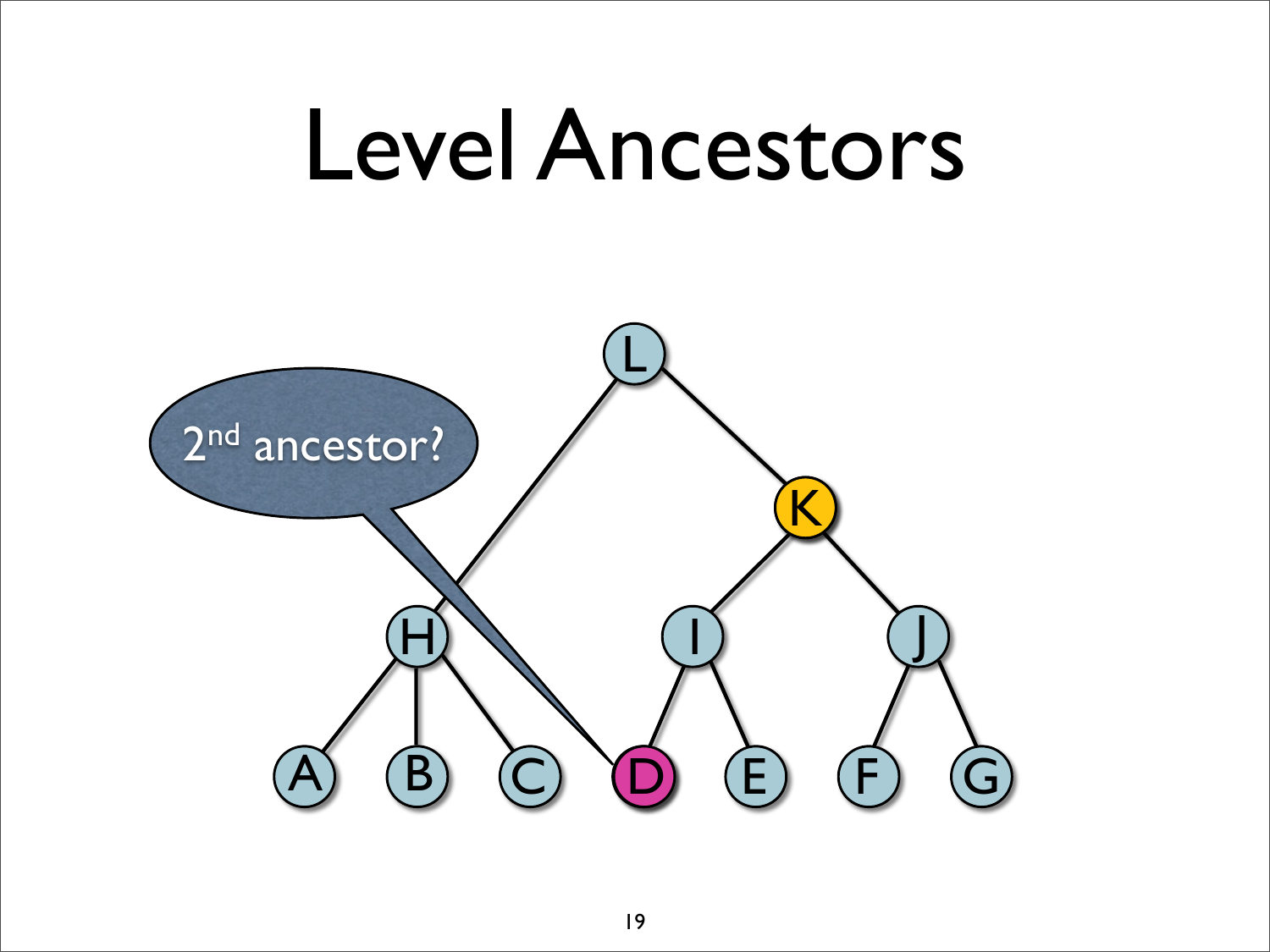# Range Minimum Queries

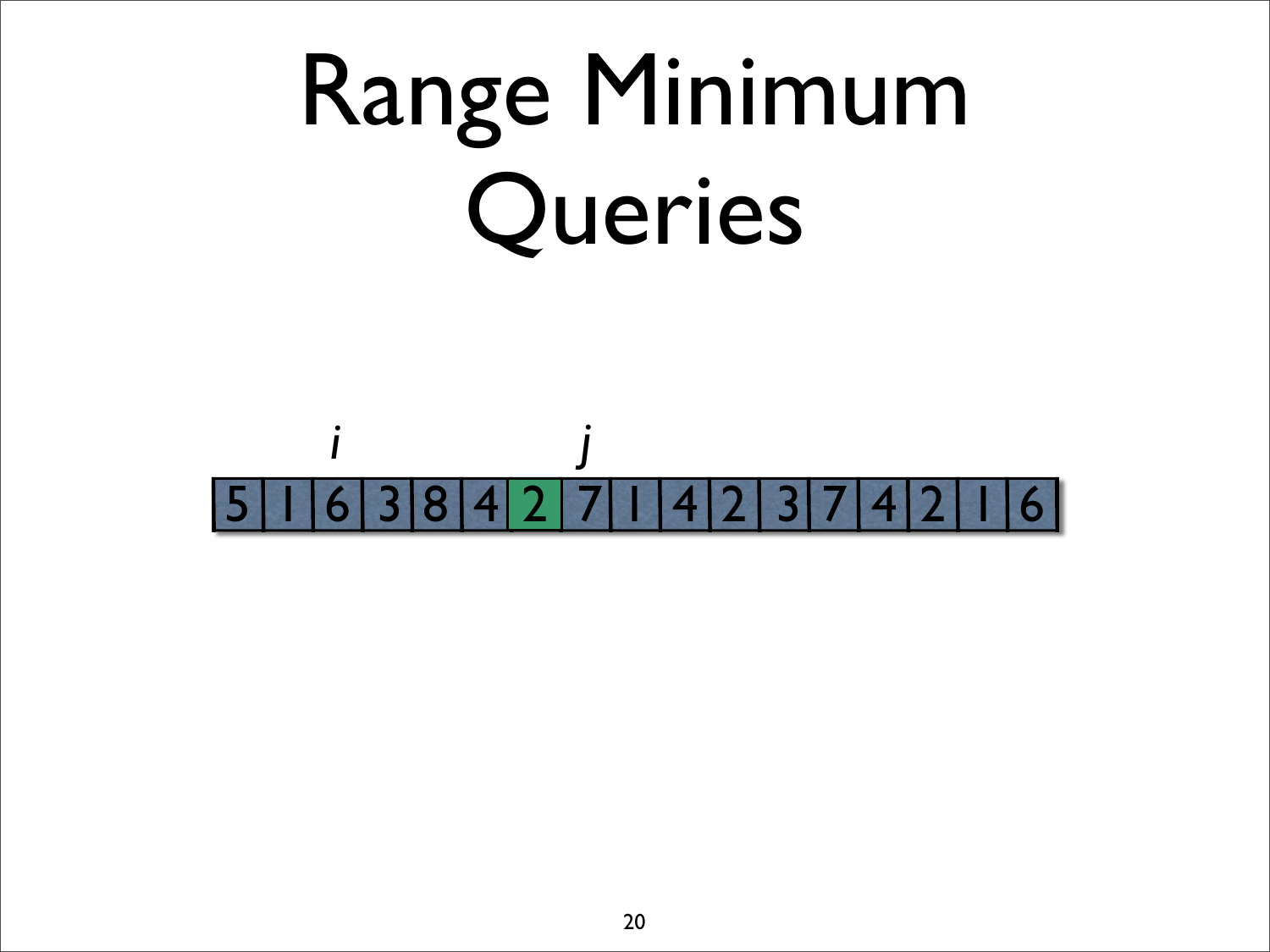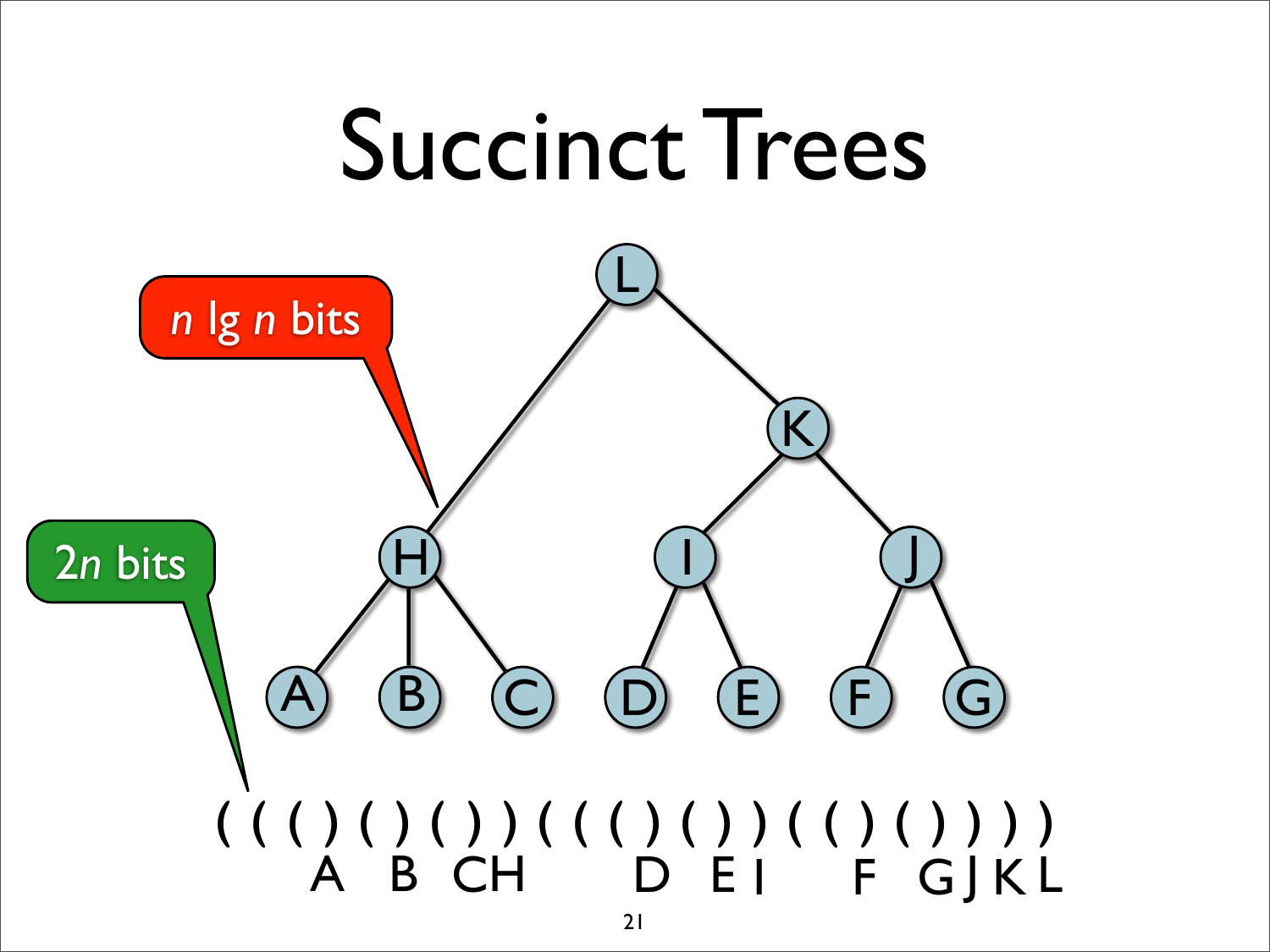# String B-Trees

- text indexing in **external** memory
- substring queries (cf suffix tree/array)
- new challanges (minimize  $|Os\rangle$

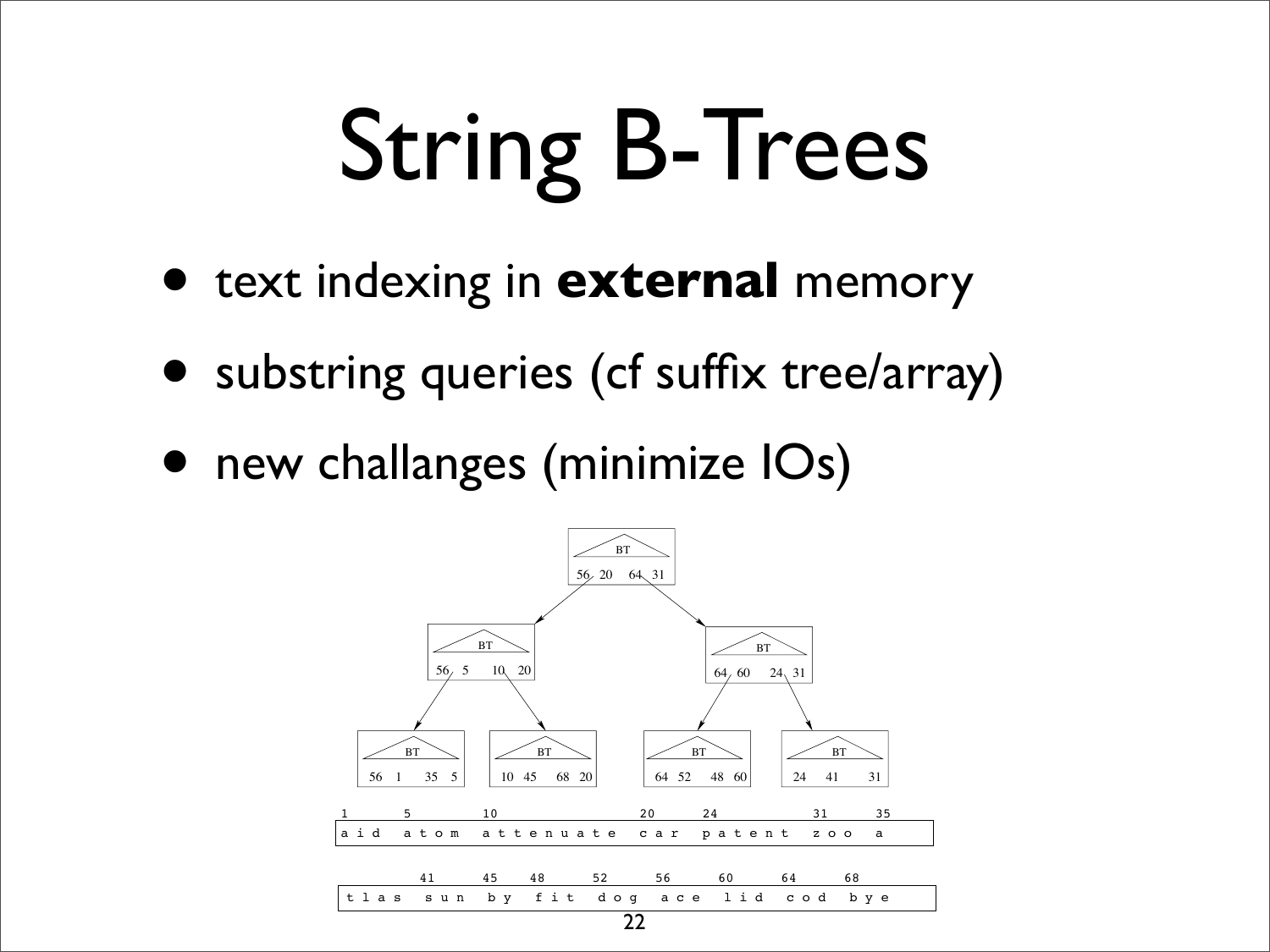# Theory vs. Practice

- focus on **theoretical** (=mathematical) analysis of data structures
- BUT: most methods highly **practical** (perhaps with some engineering effort)
	- ‣ VL "Algorithm Engineering"
- every method better than naive approach (complex analysis  $\Rightarrow$  slow running time)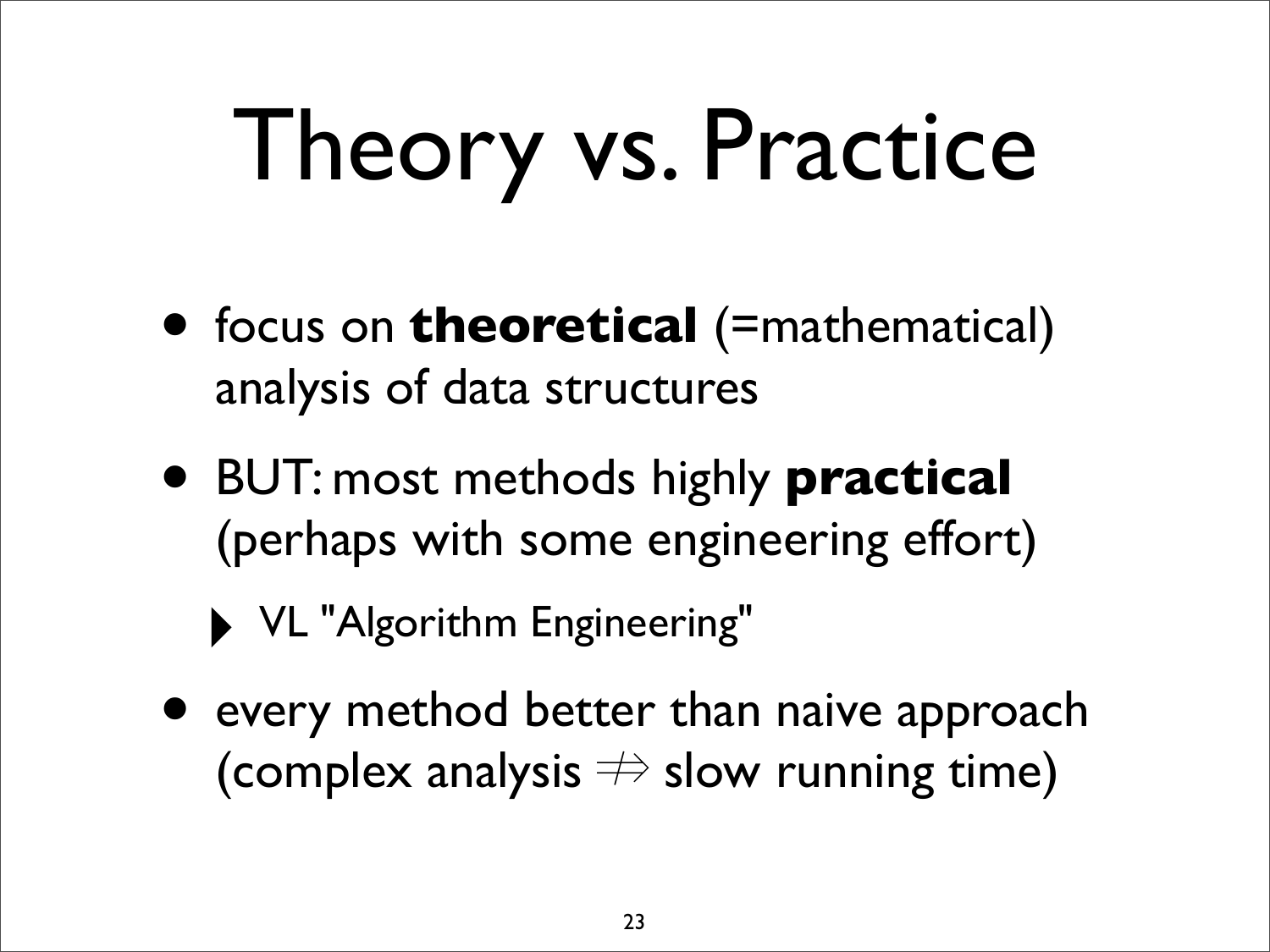## Classification of DSs